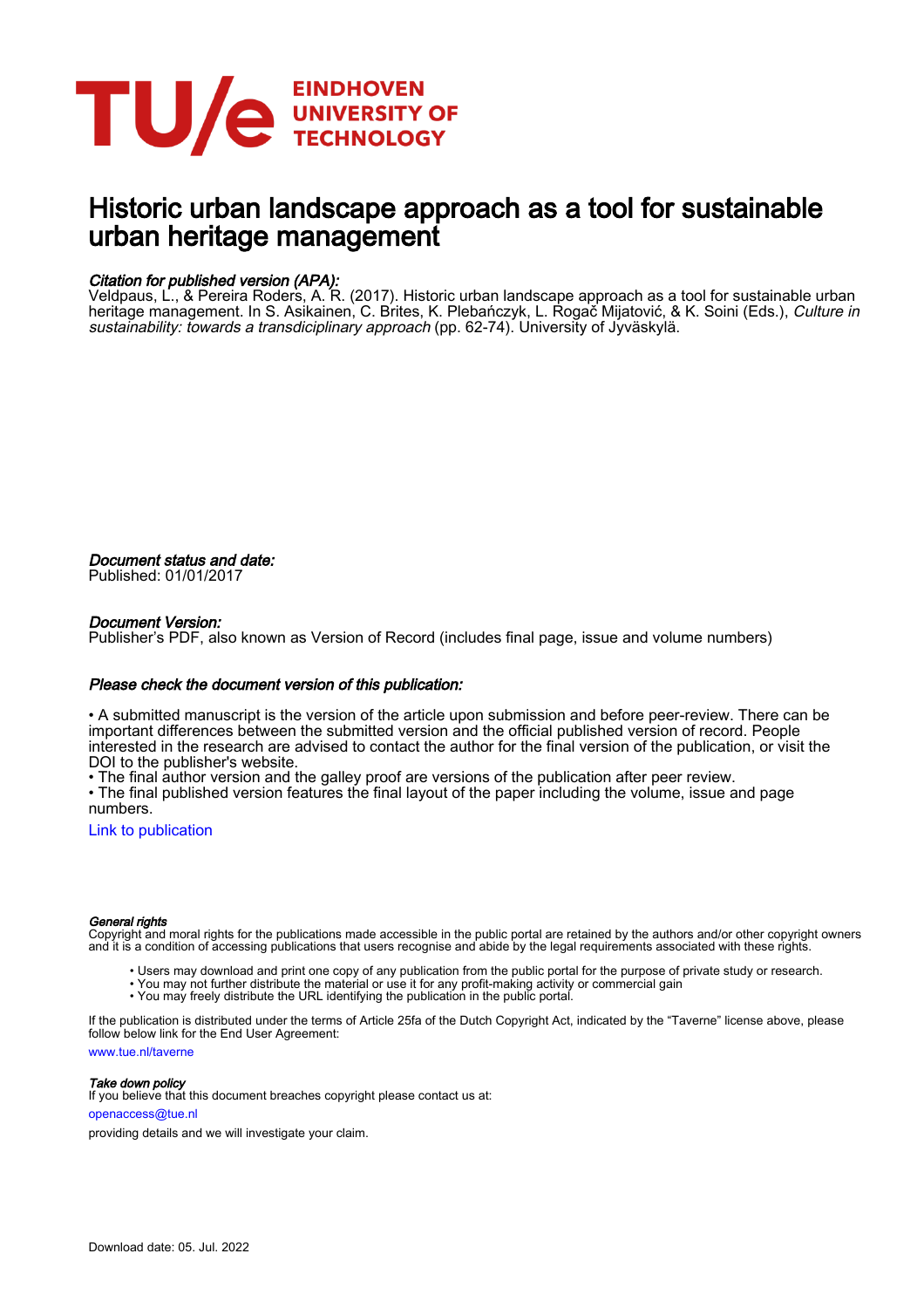# HISTORIC URBAN LANDSCAPE APPROACH AS A TOOL FOR SUSTAINABLE URBAN HERITAGE MANAGEMENT

#### INTRODUCTION: HERITAGE IN AN URBAN AGE

Urban development and the protection of heritage are often positioned as opposing powers in the management of cities, while one can just as well argue that they are two sides of the same coin (Araoz, 2013). Heritage gets accused of being one of the 'usual suspects' of local grass-roots opposition to urban development, while development pressures are perceived as threatening, for endangering the continuation of cultural heritage resources (Fairclough et al., 2008). In heritage theory and supranational policy, the trend is to recommend a holistic, integrated and multidisciplinary management of resources, by means of a new approach in heritage management: and urban landscape approach. For the urban context, the 2011 UNESCO Recommendation on the Historic Urban Landscape promotes this landscape approach.

Cities have gained a central place in cultural, economic, environmental and social policymaking and there is wide and transdisciplinary interest in regional and urban cultures (Soja, 2011) . This age has therefore already been coined the urban age. Since the second half of the 19th century, large parts of the world have seen rapid urbanization, urban growth and urban renewal. This urban and urbanizing environment is expected to become more important for humankind in the decades ahead. In the 1980s, cities became a lens into the larger economic and political shifts of the emergent new global era, which increased the urge to rebuild entire urban centres and prepare them to become platforms for the current urban century (Sassen, 2011). During this process, cities became strategic and their management increasingly complex in nature. There is growing interest in the increasingly urban condition of the planet, if only for the increasing interest in labelling cities as smart, sustainable or resilient (De Jong et al., 2015).

However, the urban can no longer be understood (if it ever was) as a bounded, enclosed site of social relations (Brenner and Schmid, 2014). Urbanization processes are not bounded by municipal or even national boundaries: they take place simultaneously on various levels and at multiple locations, and are thus to be managed accordingly. The urban 'condition' is now understood as a historic dynamic process, in which larger urban areas magnify the opportunity for social and cultural interaction (Bettencourt, 2013). At the same time, the presence of culture and heritage increases the attractiveness and sustainability of an urban area (Auclair and Fairclough, 2015; Van Duijn and Rouwendal, 2012) and thus likely stimulates growth. This implies a cycle that can be both virtuous and vicious, but will always entail the creation or reuse of urban resources while others disappear or are destroyed. This process will likely be accompanied by accumulating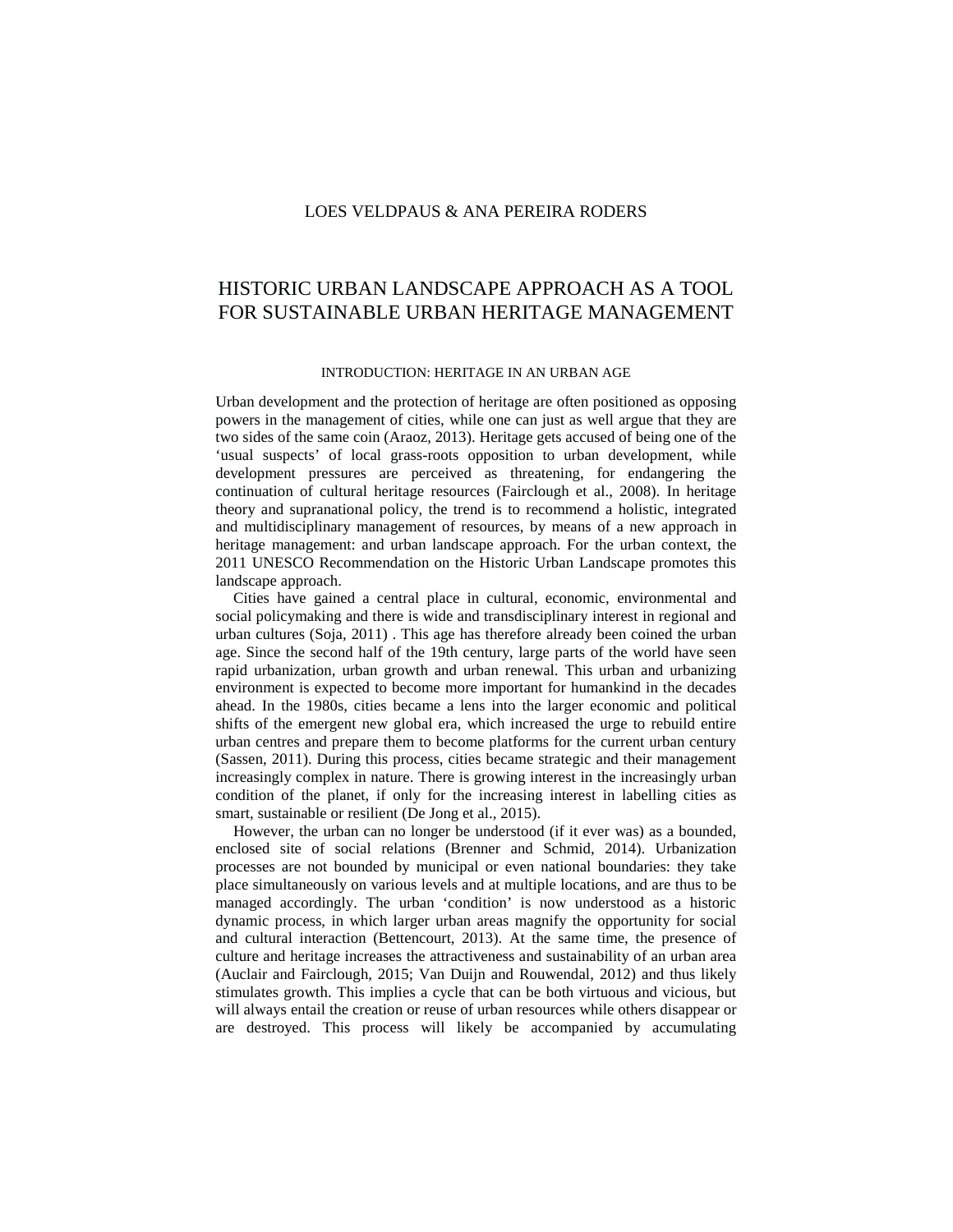development pressures and needs for transformation, particularly in areas that constitute a high level of cultural value.

Heritage management in the urban context for long focused on conserving the fabric of the past for future generations (Pendlebury et al., 2009). While this might often still be the case, a change in thinking can be observed. During the second half of the  $20<sup>th</sup>$  century, the approach slowly shifted from conserving historic fabric to managing resourceful urban areas. Change is no longer used as a binary concept with (0) *no* for protected resources and (1) *yes* for all other resources. The level of change is gradual and related to the, also gradual level of value. Third, the focus was on a 'site', while it is now on the *processes* that create a site. Therefore, the focus is now on the processes of integral management of urban resources and their values, generally called the 'landscape approach' (Bandarin and Van Oers, 2015). The landscape approach as a new approach in environmental management has been the framework for more recent supranational urban policies. The approach is holistic, and aims for the integration of urban heritage management with larger socioeconomic development frameworks.

In this context heritage is thus defined as a process that contributes to sustainable development. Not only by being an urban resource that can be recycled, but even more so, by the social and cultural contribution it makes everyday to the human environment, and to quality of life. "As the future of humanity hinges on the effective planning and management of resources, conservation has become a strategy to achieve a balance between urban growth and quality of life on a sustainable basis." At least, that is what was globally agreed in the 2011 UNESCO Recommendation on the Historic Urban Landscape. The main aim is to enhance the quality of the cultural landscape while acknowledging its inherently dynamic nature, in order to allow communities to (continue to) prosper. This view of heritage, as a process that contributes through cultural sustainability to human well-being is becoming more mainstream.

#### THE HISTORIC URBAN LANDSCAPE

The landscape approach was developed by and within several adjoining disciplines, such as rural, cultural, urban and natural landscape management and territorial governance. 'Landscape' can be a slippery notion, and as such landscape, and a subsequent 'landscape approach', needs to be further defined (Phillips, 2015). Landscape is a crucial concept for many academic and professional disciplines (Turner, 2006). The development of a landscape approach is strongly entangled with theory on landscape as a concept, as it develops in cultural geography and urban studies. Landscape in this case refers to how humans affect geographic space as well as to real places (Nassauer, 2012). This notion of landscape is universal, dynamic, hierarchical and holistic; it cannot be understood or managed except through an integrated, multidisciplinary approach that embraces all its components (Taylor et al., 2015; Brown et al. 2005). The landscape approach is therefore not about transformation in itself, but about guiding the nature of the transformation. It addresses the quality of the resources and relationships that form a landscape over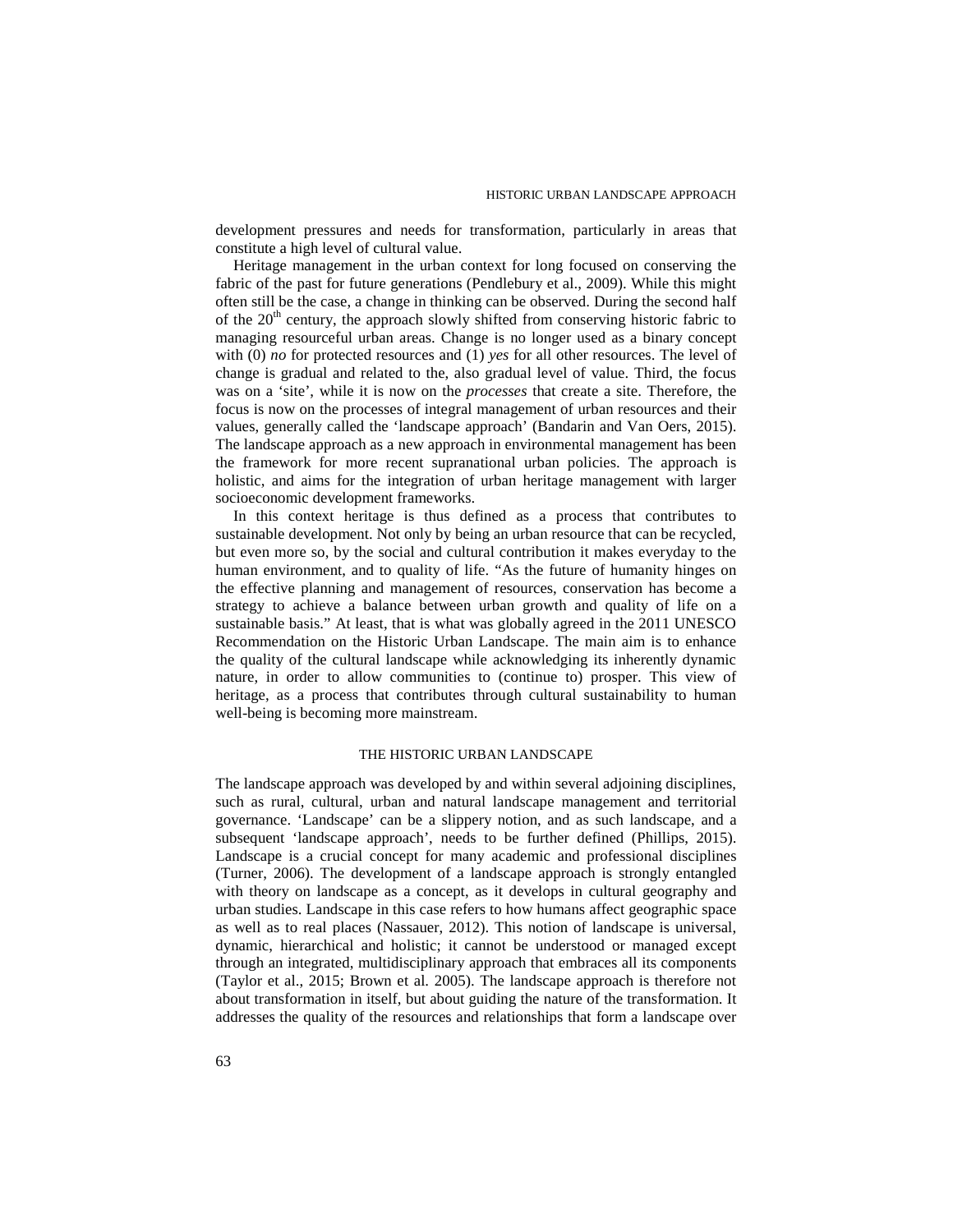time (Cortina, 2011; Dalglish, 2012). This goes hand in hand with a shift in thinking in culture- and heritage-led studies. The focus of those fields has traditionally been on materiality, and on aiming to decipher embodied meaning and social expectations (Latham and McCormack, 2004). More recently, however, the focus has been on understanding the material and immaterial as resources of a more performative, constitutive nature. Following actor-network theory, heritage theory is moving towards defining objects as actors or agents, creators of value, rather than as symbols that represent value (Pendlebury, 2013; Yaneva, 2013). Heritage is seen as the ever-present interplay of resources, standards and values, cross-linking past, present and future societies (Winter, 2012). To manage such interplay in a more integral and ethical way, heritage is conditionally framed by a conceptual landscape that incorporates social, economic and environmental factors, through space and time (Stobbelaar and Pedroli, 2011). Such a landscape easily crosses policies, nations, disciplines and scales, and thus also the boundaries that would traditionally be defined to manage heritage in an urban context.

When it comes to the historic environment, guidance on landscape approach can be found reflected in the 2011 UNESCO Recommendation on the Historic Urban Landscape (HUL). HUL defines a historic urban landscape as a landscape that goes beyond the city core, to include hinterland, metropolitan regions, urban peripheries and peri-urban zones, from World Heritage to wastelands. A Historic Urban Landscape, the recommendation defines, is "the result of a historic layering of cultural and natural values and attributes, […] to include the broader urban context and its geographical setting" As such, this landscape can exist of (a selection of) socio-spatial arrangements, tangible and intangible, movable and immovable, natural and cultural resources such as products, patterns, practices, perceptions, and processes, and their relations, and the values they constitute.

The 2011 UNESCO recommendation also states that "[u]rban heritage, including its tangible and intangible components, constitutes a key resource in enhancing the liveability of urban areas, and fosters economic development and social cohesion in a changing global environment. As the future of humanity hinges on the effective planning and management of resources, conservation has become a strategy to achieve a balance between urban growth and quality of life on a sustainable basis". It promotes the protection and enhancement of the quality of the human environment, while acknowledging this environment is dynamic and needs changes to allow communities to continue to prosper. The HUL approach does not focus on a particular idea or type of heritage: it aims at quality of life and a socially just urban world. It builds on the assumption that "development without the conservation of key resources cannot be sustainable, while conservation cannot succeed without development to sustain its efforts" (Bandarin and Van Oers, 2015).

Heritage management becomes the thoughtful and sustainable management of change, instead of the prevention of change. Rather than hindering development, heritage can foster development: it can be used as a driver and source to build sustainable and resilient cities, while fully acknowledging that change is in the very nature of the urban landscape.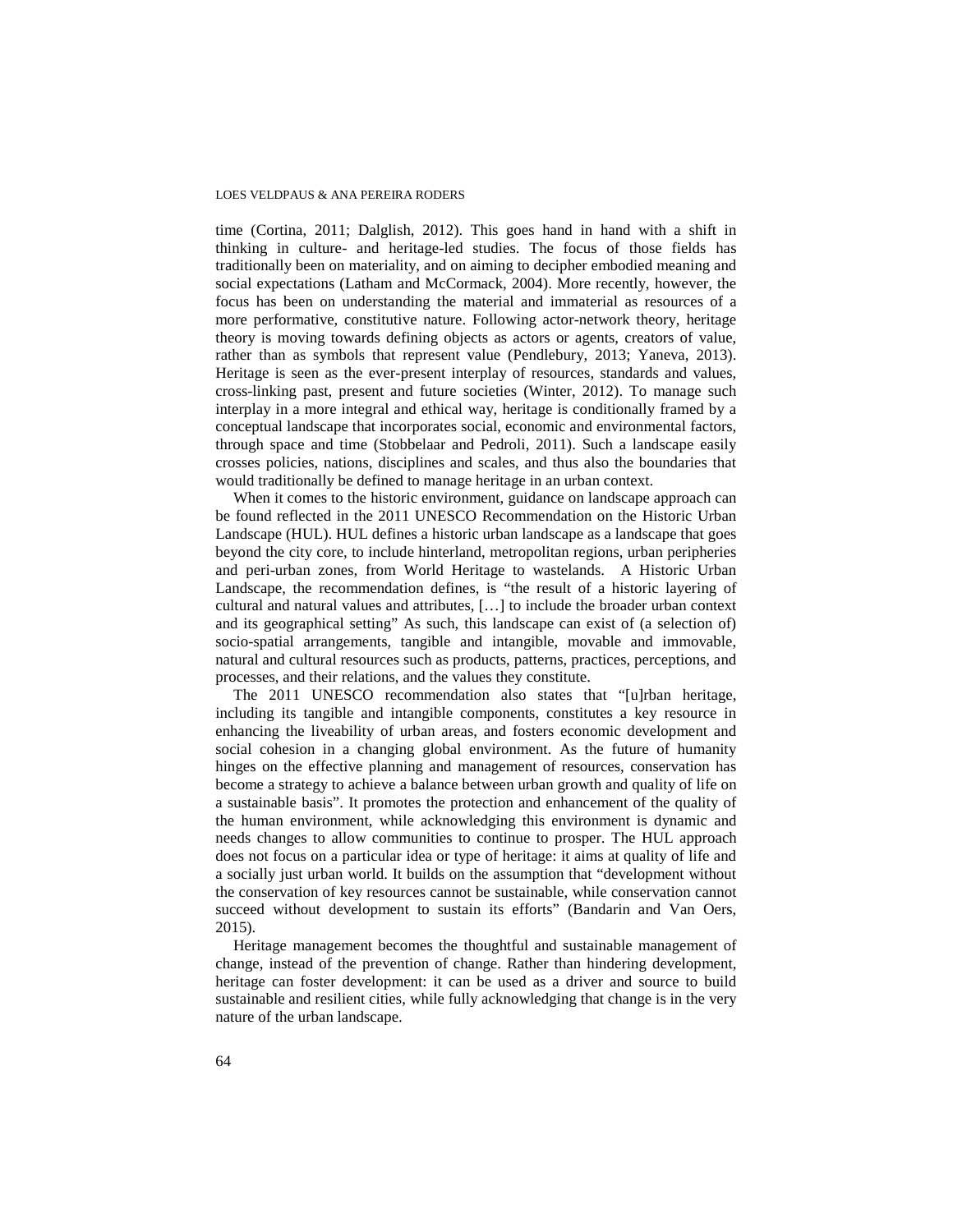This paper provides a review of this landscape approach, and its application in the context of sustainable urban heritage management. It presents a SWOT analysis of the 2011 UNESCO Recommendation on the Historic Urban Landscape, to provide a discussion of its Strengths, Weaknesses, Opportunities and Threats. This SWOT analysis is based on a review of the concepts put forward in HUL in relation to the general landscape discourse as well as workshops to test the application of HUL (Veldpaus, 2015). The aim is to further the thinking on the landscape approach as a suitable and sustainable approach to the management of urban resources, and question the future of the landscape approach as a strategy to balance sustainable urban growth and quality of life.

#### ANALYSING THE HISTORIC URBAN LANDSCAPE APPROACH

To further the thinking on the landscape approach as a suitable and sustainable approach to the management of urban resources, and question the future of the landscape approach as a strategy to balance sustainable urban growth and quality of life, critical reading of the approach is important. The presented analysis is based on the concept of the Strengths, Weaknesses, Opportunities and Threats (SWOT) method. The SWOT matrix was used to analyse the HUL recommendation in relation to current theory on heritage and landscape. While SWOT is a standard tool to be used for assessment and management to combine analyses of the positive and negative, internal and external factors (Helms and Nixon, 2010) it is also a criticised tool. In this case was mainly used to structure the arguments and to find out how the values and vulnerabilities of the HUL approach relate to each other.

This SWOT was conducted by the researchers, based on the outcomes of a series of workshops discussing HUL in the context of local government (Ana Pereira Roders, 2013; Veldpaus, 2015) and a systematic analysis of supranational urban heritage policies of the past 50 years (Veldpaus and Roders, 2014). The results are intended as a critical reading of the 2011 UNESCO Recommendation on the Historic Urban Landscape undertaken to further the thinking on the approach and the heritage concept in general.

Using SWOT for analysing environmental policies in multilevel governance settings has its pros and cons. Research shows that SWOT allows for structured qualitative analyses of a wide range of issues, and can also be useful for identifying the needs for change in policy or processes (Fertel et al., 2013; Scolozzi et al., 2014). The limits mentioned are that SWOT is done from the perspective of the one undertaking the analysis, which can easily bias the outcomes. Moreover, it provides only a snapshot in time. It does, however, create awareness of the matter at hand, which can provide a push forward in an on-going transformation of processes or policies (Dyson, 2004; Helms and Nixon, 2010).

The starting point for this SWOT analysis the approach itself, and in particular the questions: what is being recommended and why?

The preceding systematic analysis of supranational policies (Veldpaus, 2015) revealed four thematic issues throughout the past decades. Those were the A)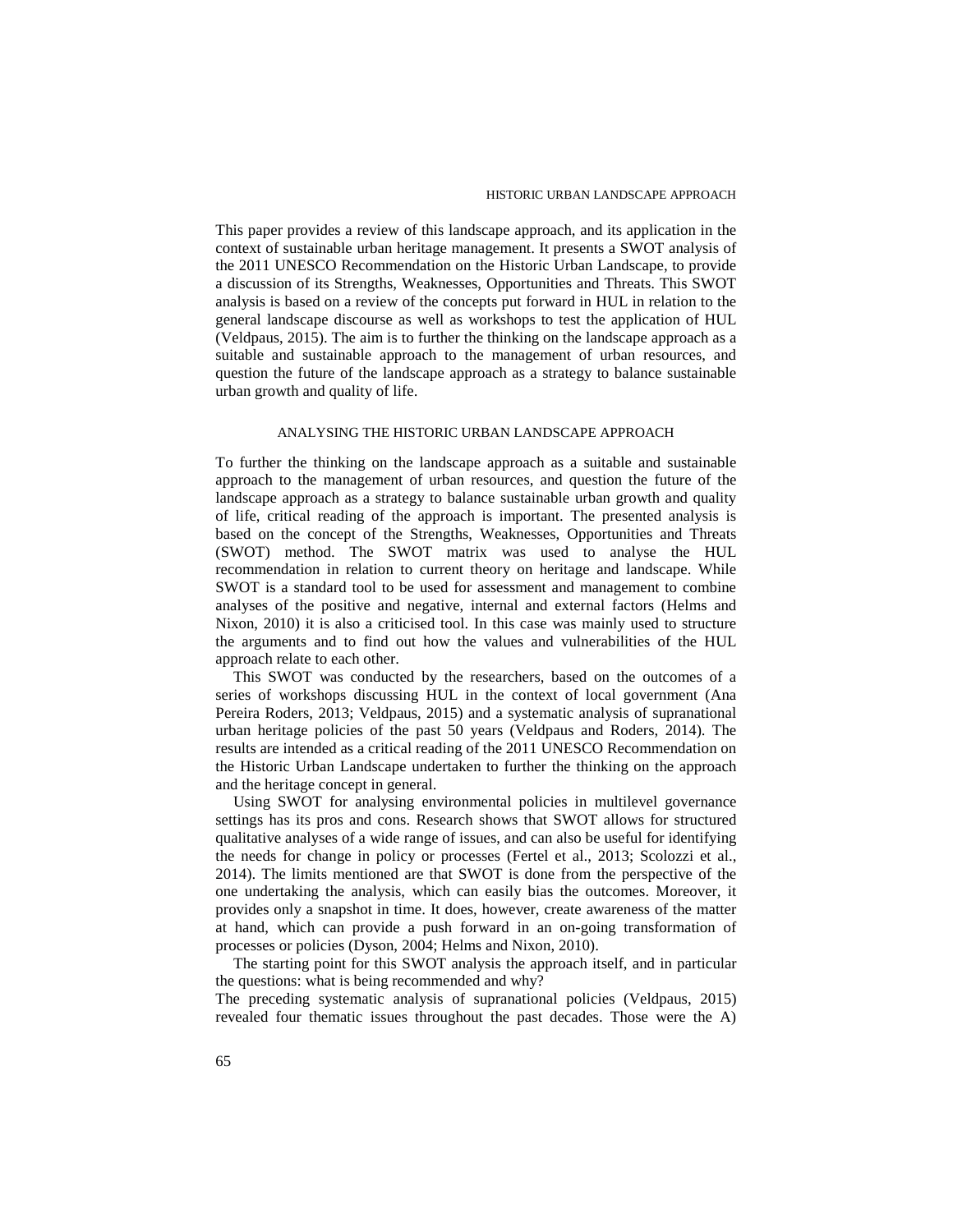integration of heritage policies in sustainable development frameworks and urban policies; B) definition of heritage in terms of attributes and values; C) focus on the management process rather than heritage categories; and D) widening of the definition of actors to be involved. By means of the SWOT analysis (Table 1), those issues were addressed and further discussed in relation to each other.

## *Table 1. SWOT analysis on the 2011 UNESCO Recommendation on the Historic Urban Landscape*

| Strengths, the possible value of HUL                                                                                   | Weaknesses, the possible vulnerability of HUL                                                            |
|------------------------------------------------------------------------------------------------------------------------|----------------------------------------------------------------------------------------------------------|
| [A] HUL is defined as an open concept of heritage, to facilitate its                                                   | [A] Integration is a reactive and problem-solving measure, it lacks a                                    |
| integration in wider sustainable urban management frameworks;                                                          | proactive vision or strategy                                                                             |
| [B] HUL uses the umbrella terms: attributes and values instead of                                                      | [B] Nor the terms attributes and values, their relations, or                                             |
| specific heritage categories. By doing this there is no a prior in- or                                                 | implications of their use are further explained or clearly defined in                                    |
| exclusion of what could be defined as heritage.                                                                        | the recommendation.                                                                                      |
| [C] HUL is defined as management approach, and introduces                                                              | [C] The implication of focus on process are not made explicit, while                                     |
| general process steps;                                                                                                 | they can be radical for both heritage and management;                                                    |
| [D] Possible involved stakeholder groups are made explicit in the                                                      | [D] It remains unclear how role and responsibility (power) are to be                                     |
| recommendation.                                                                                                        | (re) distributed, and thus how co-creation and consensus building                                        |
|                                                                                                                        | can work.                                                                                                |
| Opportunities to develop and implement HUL                                                                             | Threats to be aware of when developing and implementing HUL                                              |
| [A] A platform for integrating approaches, knowledge and skills                                                        | [A] Multilevel and multidisciplinary governance is getting more and                                      |
| from all types of disciplines and affiliations is needed to grapple                                                    | more complex;                                                                                            |
| with the complexities of heritage;                                                                                     |                                                                                                          |
| [B] Provide an alternative to the Authorised Heritage Discourse.                                                       | [B]Authorised Heritage Discourse is strongly developed in many                                           |
| Using a definition that does not a priori define categories of                                                         | places, leaving the notions of attributes and values undefined will                                      |
| attributes and values, or stakeholder groups in theory means                                                           | probably not change the discourse.                                                                       |
| everyone and everything can be involved.                                                                               |                                                                                                          |
| [C] Making the process steps explicit, makes them comparable to                                                        | [C] Implicit preferences (implicit bias) can play a huge role in the                                     |
| current practices, and it opens up the process for 'outsiders', can                                                    | heritage management process; a process focus can facilitate such                                         |
| help streamlining and inclusiveness; The process focus does seem to                                                    | implicit bias without naming it. A category focussed system is at                                        |
| fits better with current urban governance systems, as the line of                                                      | least clear on the categories is favours; Moreover, the process focus                                    |
| reasoning becomes very important. This way a platform for a more                                                       | might open up ways of change that are not considered acceptable by                                       |
| open and just process is provided.                                                                                     | current standards, and with the focus on the line of reasoning,                                          |
|                                                                                                                        | miscommunication and misuse are looming;<br>[D] Current critiques on power relations in heritage are not |
| [D] Ways to open discussions between stakeholder groups, to<br>stimulate inclusion, and enable democratisation and the | addressed by making the process and the line of argumentation                                            |
|                                                                                                                        | leading; As long as the discussion on power (re) distribution is                                         |
| redistribution of power are asked for. HUL is ultimately meant as a                                                    | hardly taking place in practice, it is very well possible nothing much                                   |
| stakeholder-led process to facilitate exactly this                                                                     | changes.                                                                                                 |
|                                                                                                                        |                                                                                                          |

#### *A) A historic urban landscape of integration*

In HUL, landscape is used as a notion of integration of tangible and intangible attributes and human values, which is not at all uncommon in territorial research disciplines (e.g. urban studies/cultural geography). The HUL approach is applicable to the entire landscape, including all tangible, intangible, movable, immovable, cultural and natural resources and all the values they constitute. There is no a priori exclusion of anyone or anything because there are no predefined categories for the attributes and values that could define the heritage. As such, the landscape approach stresses holistic heritage management. It supports the integration of many branches of heritage, as defined by all possible stakeholders stimulates them to find common ground, literally. This is definitely an enthusing exercise that provides an opportunity for horizontal and vertical co-creation, and as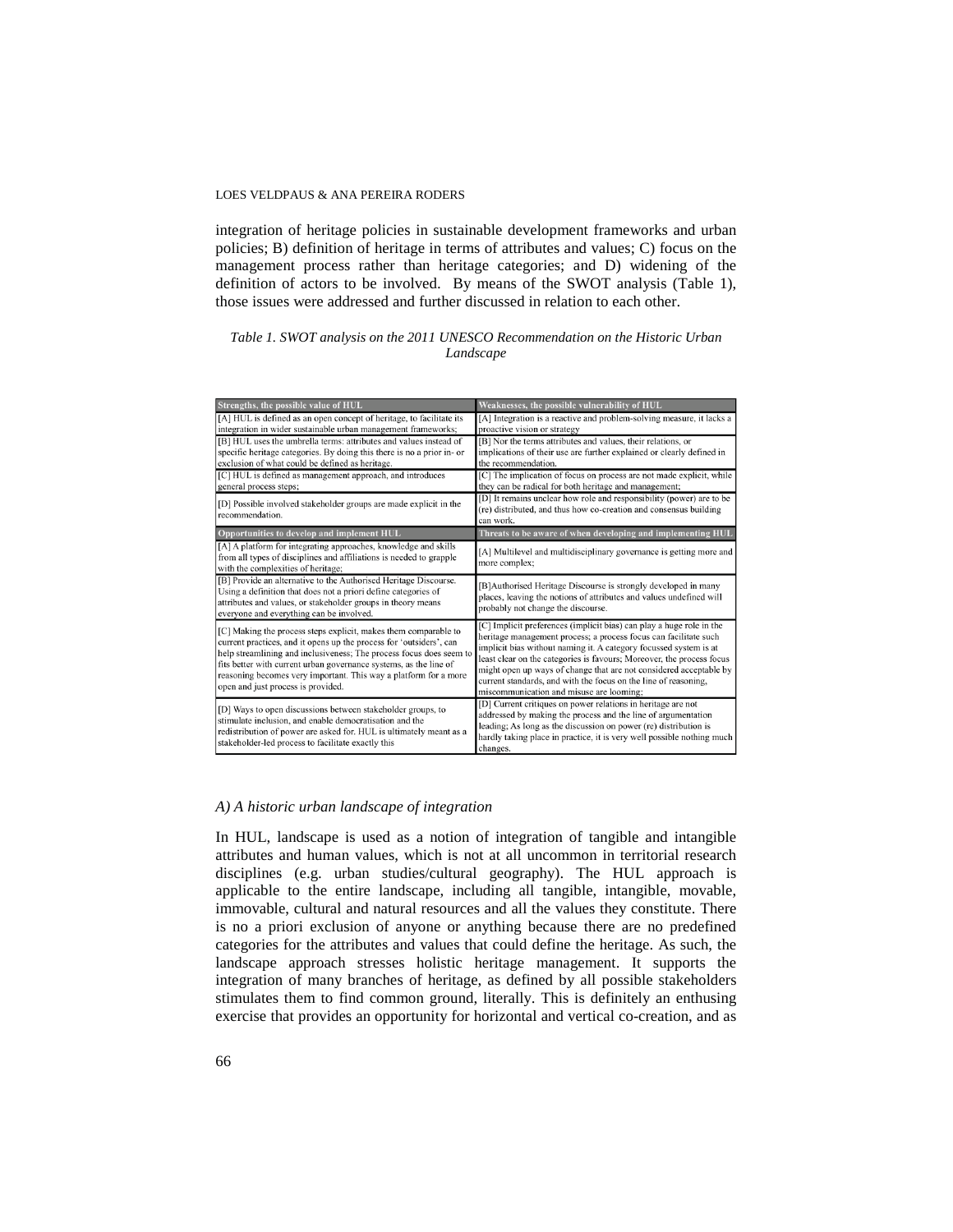such stimulates new crossovers and innovation. HUL recommends integrating by means of 'the identification, assessment, conservation and management of historic urban landscapes within an overall sustainable development framework' (article 10).

A weakness however, is that the landscape as a conceptual framework for integration is still to gain prominence when it comes to heritage management (Bandarin and Van Oers, 2015). In terms of concrete suggestions of integration, HUL is very much focused on integrating heritage management and urban development. This integration in urban policies has been recommended in most supranational policies since the 1970s. As it is emphasized in HUL even more strongly, it is safe to say it is still not at a satisfactory level. The integration of heritage management and urban development might be considered a first and necessary step towards wider integration. This 'in between step' however, can also undermine the intention of integration in a more general sustainable development framework. It does not stimulate the consideration of integration for example in socioeconomic and cultural policies, or even wider environmental and natural policies. Moreover, the actual level of integration of heritage policies in urban development frameworks is largely understudied. The studies that have investigated this are all based on one or a few case studies. While some studies indicate it is the way forward (Dupagne and EC, 2004; Getty Conservation Institute, 2010; Landorf, 2009; Pickard, 2010), they also show that the level of integration, and the understanding of this integration, are still generally low.

Finally, it can be considered problematic that integration is in a way a reactive measure. It implies bringing together existing systems that also evolve in themselves. Thus, integration can never fully catch up with existing systems, unless the original systems cease to exist. In addition, the definition of heritage continues to expand and shift, which makes the integration with other policies more and more necessary but also more complex. The context of heritage policy, and its integration in the multilevel and multidisciplinary setting it has to operate in, is becoming increasingly convoluted.

#### *B) A historic urban landscape of attributes and values*

For a long time, supranational policy tried to set common categories of heritage such as "monument" or "traditions". The ever-growing critique is that this precludes anticipating diversity. As discussed above, HUL focuses on suggesting a landscape approach that defines heritage in terms of tangible and intangible attributes and human values instead. The historic urban landscape is then defined as a complex and layered set of attributes and values. Those are preferably determined and built up in consensus by all involved stakeholders. The umbrella term 'values' or 'significance' had already replaced more specific definitions of such values, such as 'beauty' or 'historic'. The notion 'attributes' can be seen as the umbrella for all specific categories of heritage assets that were introduced in supranational policies, as for example monument or 'traditions.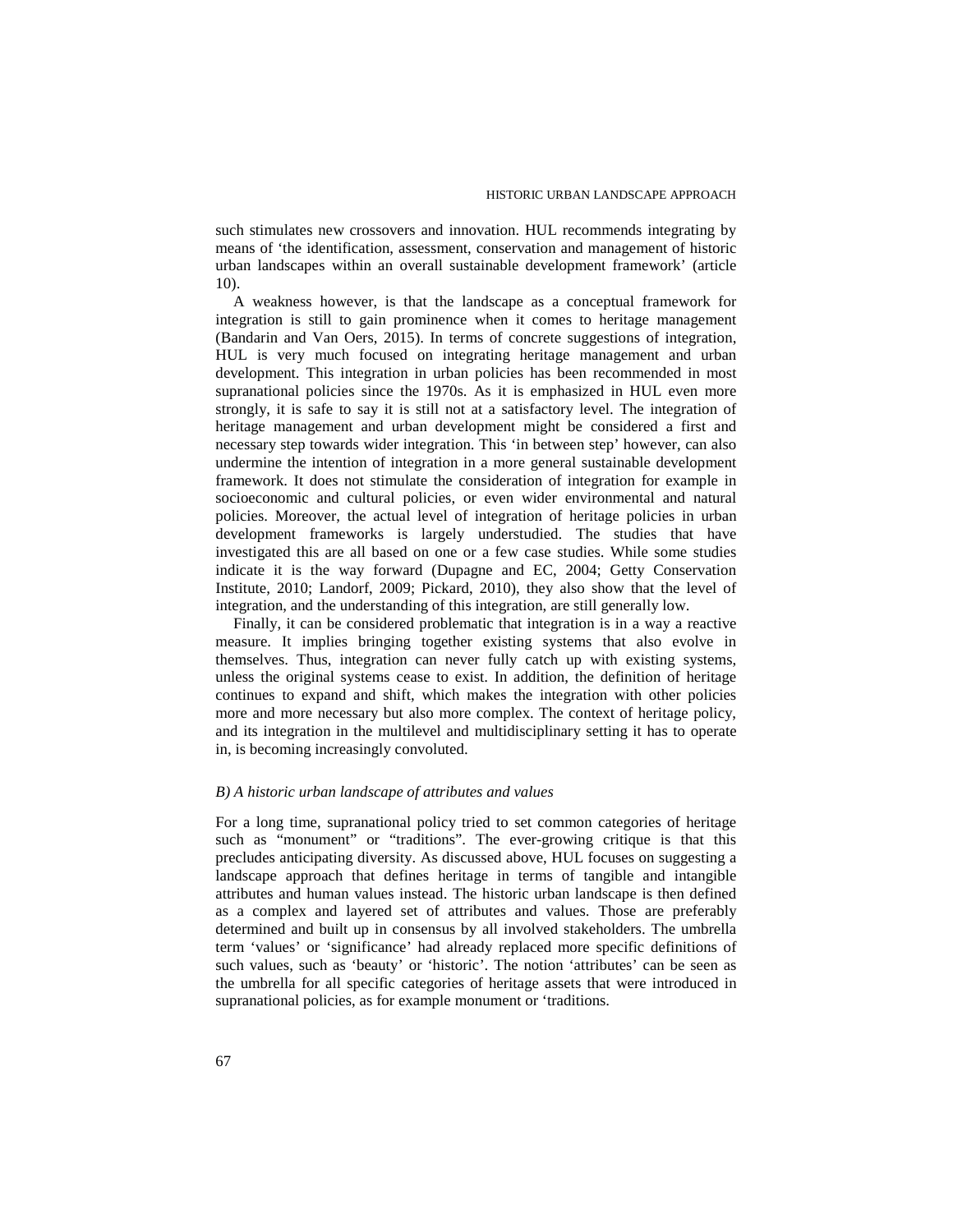One of the main potentials of the notions of attributes and values is that they help to redefine the concept of heritage in a more open way, to be nuanced, open and socially just. One landscape can then consist of many different overlapping, conflicting or parallel sets of attributes and values, which are probably also changing over time. Working with attributes and values as umbrella terms provides the opportunity of alternative to the often used Authorised Heritage Discourse (Smith, 2006). Using a definition that does not a priori define categories of attributes and values, or stakeholder groups in theory means everyone and everything can be involved. However, this Authorised Heritage Discourse is often strongly developed. The pitfall being that leaving the notions of attributes and values undefined and this shift under discussed will allow for this bias to persist. The assumption that attributes are only those traditional heritage categories is easily made. This is one of the problems in HUL. Although there is a lot of potential in using attributes and values, these terms are not further explained or clearly defined. Using these notions implies a different way of approaching the heritage management process; the novelty of this perspective is neither explained nor emphasized. There is a need to further understand and thus theorize and analyse the conceptual and concrete application of the notions of attributes and values, and their relations. Otherwise categories are no longer acknowledged as guiding the thinking on heritage, but remain steering implicitly. Another vulnerability of this attributes and values approach is potentially too nuanced and open, which might lead to time-consuming and thus expensive processes (Sobhani Sanjbod et al., 2016).

### *C) A historic urban landscape management process*

The landscape approach is explained throughout the Recommendation and the attached 'action plan' as a set of process steps. This as opposed to most preceding policy guidelines (except for the Burra Charter,(ICOMOS Australia, 1999) that do not specify such process explicitly. The proposed steps provide a management structure for national and subnational urban and heritage policy, to be tailored accordingly. Specific cases or projects are also expected to benefit from the proposed process. By defining the steps, the process becomes potentially more accessible, especially to non-expert stakeholders. It can synchronize moments of input, increase understanding for decision-making and support the integration with other processes.

Making them explicit also emphasises the shift from category-driven to processdriven guidelines. HUL aims to make the process the main place for integration: streamlining urban and heritage management processes. For the World Heritage Convention (UNESCO, 1972), it was explicitly chosen not to suggest a single regulatory framework (Vadi, 2014), but to define categories of cultural heritage (monuments, groups of buildings and sites) to be protected by any kind of regulatory framework established nationally. The HUL approach more or less turns this around. It suggests a process and as such a regulatory framework, and does not lay down the categories to which it should apply. This is a radical change in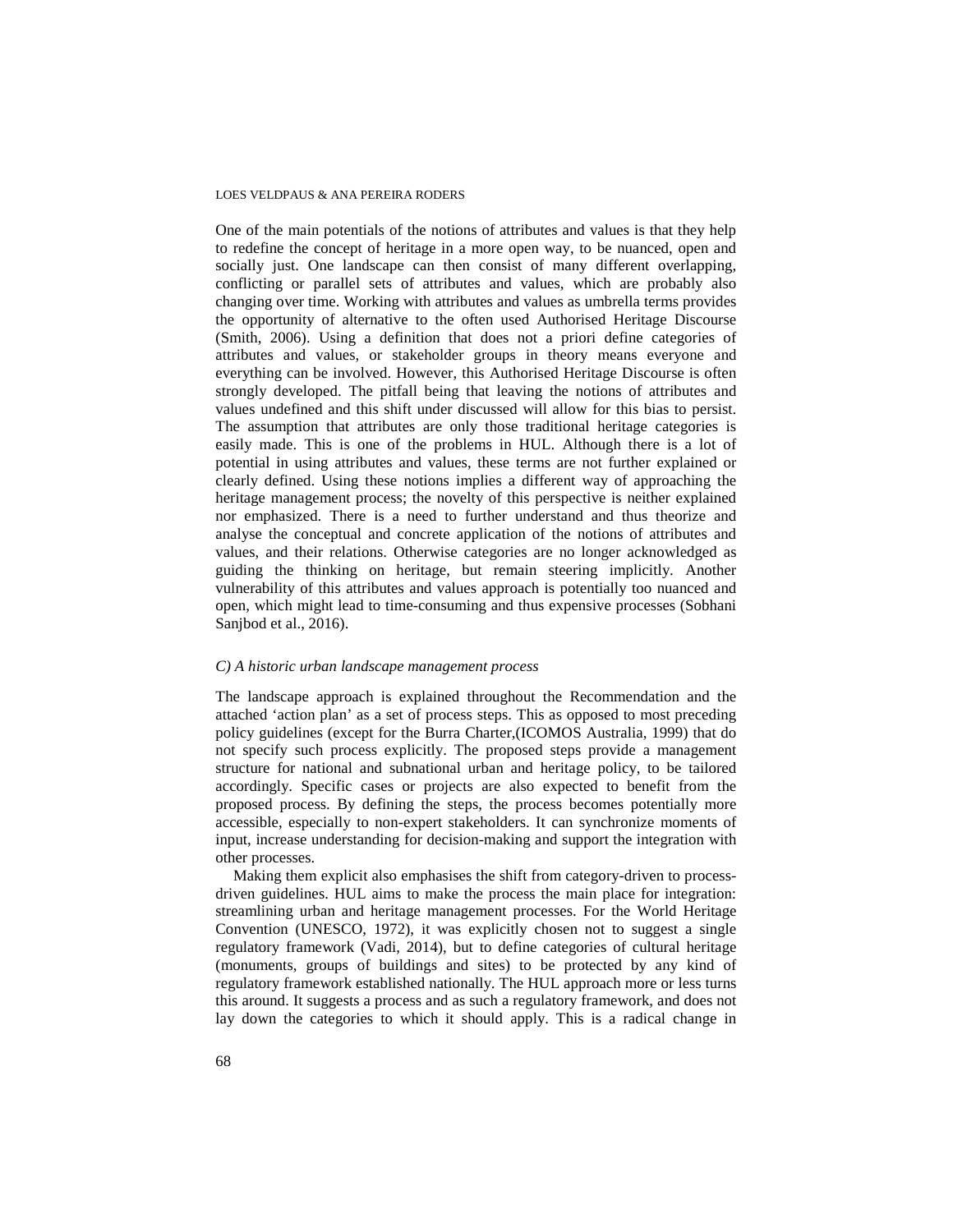supranational guidelines that potentially supports the opportunity for heritage management to become more open to a much wider variety of attributes, values and stakeholders. Instead of steering on common categories, the aim is now to develop a common process (how). Within this common process the stakeholders (who) with a vested interest should agree on the landscape of attributes and values, and its management. The implications of such focus on process however, are not made explicit, while they could be fundamental for both the heritage and heritage management.

The landscape approach is intended to expose overlapping, matching as well as conflicting, values, needs and ethics (among groups, individuals, levels of power, etc.). Revealing and managing those is not an easy process, and it remains a matter of give and take, of selection, concession, mitigation and conflict resolution. However, HUL stimulates governments to transparently draw and map the landscape of attributes, values and needs, and co-create a strategy accordingly. The landscape of attributes and values is a starting point for the process as suggested by HUL. From here, one can sketch scenarios to understand the potential impacts on the communities and their resources of favouring certain attributes, values or needs over others. As such, they form a baseline to understand the impact of certain development scenarios (both in future projects and in retrospect) on those attributes and values. It is in this perspective that HUL does not prescribe specific categories or treatments, as those are based in the local reality of the defined attributes and values. In other words, there are no pre-set limits, either for what is heritage or for what is acceptable in terms of change.

Making the process steps explicit, makes them comparable to current practices, and it opens up the process for 'outsiders', can help streamlining and inclusiveness; However, implicit preferences (implicit bias) can play a strong role in the heritage management process; a process focus can facilitate such implicit bias without naming it. A category focussed system is at least clear on the categories is favours. The processes of increasing the amount of heritage categories presumable eventually led to the shift towards a process-minded heritage management. They are, however, often presented as the same argument. This is impedes the discussion on the implications of both. Shifting the emphasis from tangible to intangible attributes for example, is replacing one attribute category with another. Shifting from an aesthetic to an ecologic bias is a change in value. This is different from replacing the suggested categories for a suggested process, as HUL does. A bias towards one category (what and/or why) over another could, but does not necessarily change the overall way of thinking, as HUL aims for by its focus on process. The implications for or impacts on heritage management caused by this shift from category to process remain unclear. Open mindedness towards what is valued and why, and possibly even actively stimulating the exploration of 'other' attributes and values, seems necessary to go beyond an Authorised Heritage Discourse. The process focus seems to fits better with current urban governance systems, at least in the Western European context that move towards indicative approaches, that act more as a facilitator, guiding and shaping the policies (Dühr et al., 2010). The line of reasoning becomes very important, and the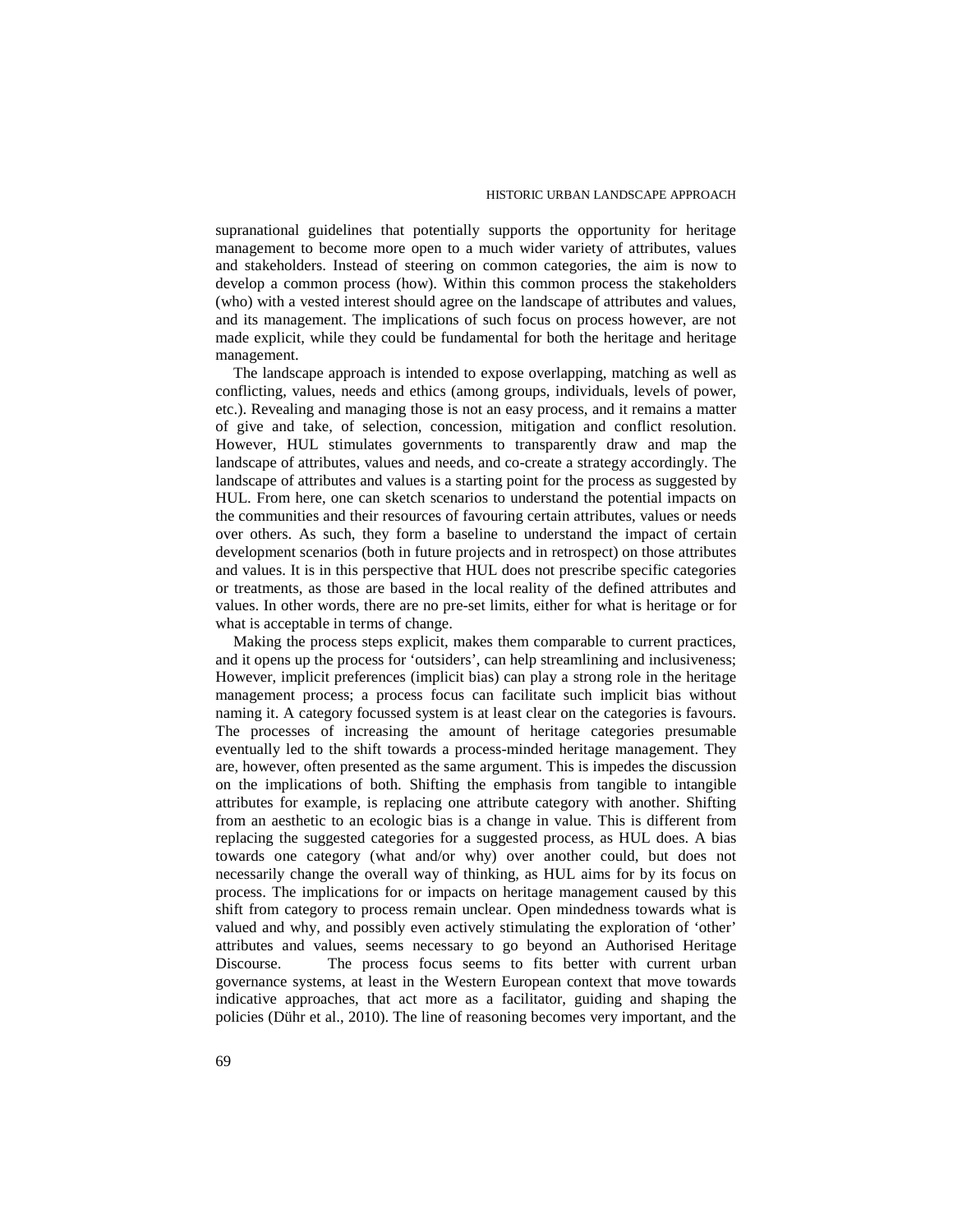guiding framework. This way a platform for a potentially more open and just process is provided, that can also accommodate for a more tailored solution. This process focus however, might open up ways of change that are not considered acceptable by current standards which could be considered a threat as well as an opportunity. Though with a focus on the line of reasoning, miscommunication and misuse are looming. For example, due to the focus on process, stakeholder groups that are less involved or informed, such as the wider public, might understand less about certain decisions. The approach to two different buildings that seem like similar cases might be totally different based on the actual attributes and values agreed upon.

# *D) A historic urban landscape of and by its actors*

Not excluding any resources or treatments beforehand is primarily an opportunity to not exclude people, disciplines, ideas, and perspectives – and thus potentially making the entire process more holistic and inclusive. HUL is open: everyone and everything could be part of the process; the stakeholders decide. To make clear that this could involve stakeholders beyond the most direct and obvious ones, the possible stakeholder groups are made explicit in the HUL Recommendation. 'This approach addresses the policy, governance and management concerns involving a variety of stakeholders, including local, national, regional, international, public and private actors in the urban development process' (article 6). Ways to open discussions between stakeholder groups, to stimulate inclusion, and enable democratisation and the redistribution of power are asked for (A Pereira Roders and Van Oers, 2015). HUL is ultimately meant as a stakeholder-led process to facilitate exactly this. Heritage is always a stakeholder-led process; attributes and values do not select themselves. This is not inherently different from previous supranational policies. The approach HUL suggest is, however, potentially more inclusive. As it takes an approach similar to what was stated by Howard a decade before, "people and their motivations define heritage. Not everything is heritage, but anything could become heritage" (Howard, 2003).

However, the differences in stakeholder roles and responsibilities, or any possible shift in this regard, are not very explicitly addressed or pushed for in HUL. Roles and responsibilities per process step are also not made explicit. The only explicit reference to it, is the aim for consensus on attributes and values among all stakeholders. As such, it still remains unclear how power and responsibility are to be (re) distributed, and thus how co-creation can work. Apart from the fact that there is no ready-made solution here, and the current guidelines are not all that clear, there is also not much research to be found that goes beyond the individual case study in relation to this. As long as the discussion on power (re) distribution is hardly taking place in practice, it is very well possible nothing much changes. Moreover, none of the current criticisms of power relations in the definition and management of heritage are solved by making the process and the line of argumentation leading. Understanding the impact of democratisation of heritage needs to remain or even rise on the agenda.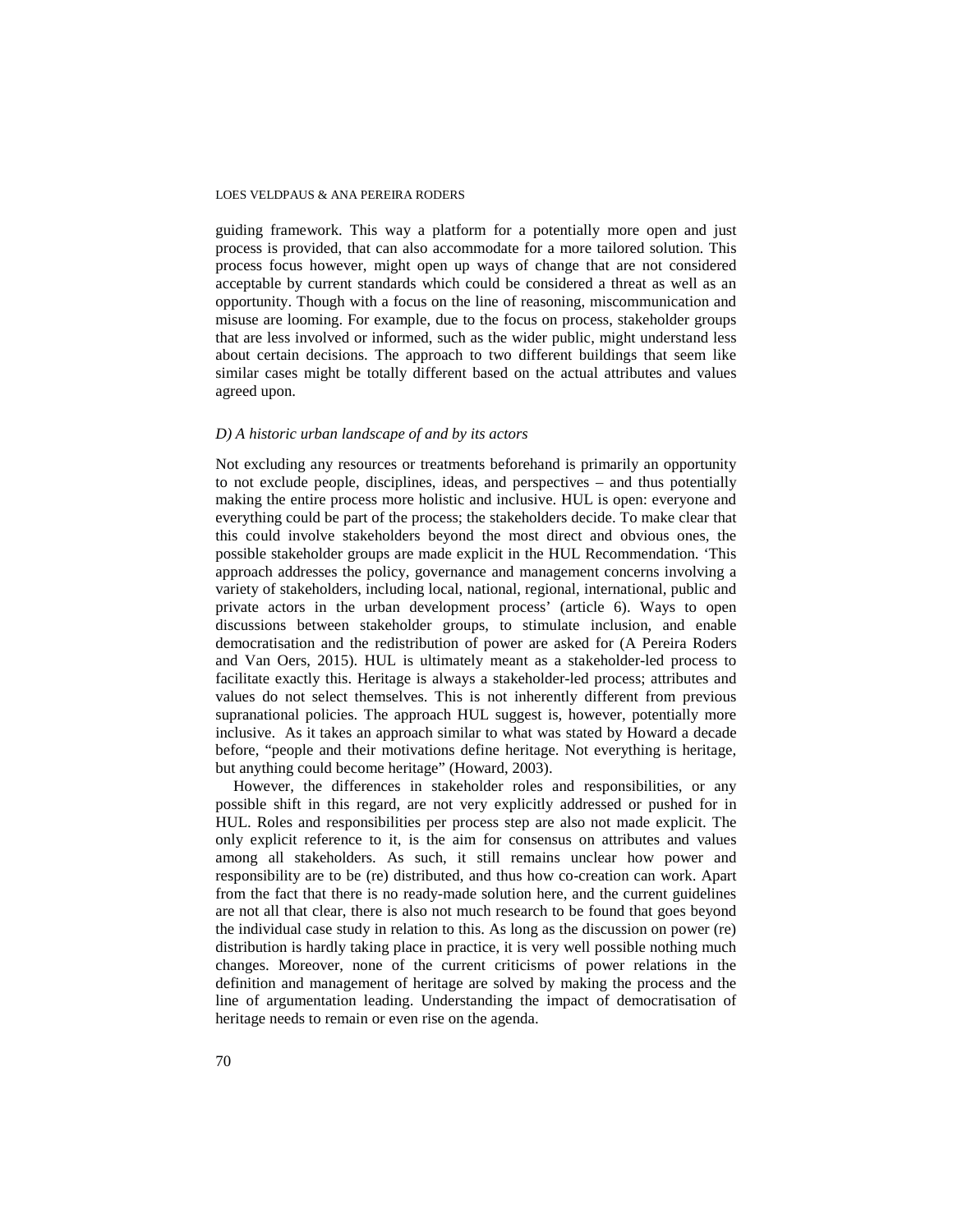#### CONCLUSIONS: IS THERE FUTURE IN THIS LANDSCAPE APPROACH?

HUL is a heroic attempt to address the current issues in the field of sustainable urban heritage management on a global scale. Such attempts can easily be criticized, as they can probably never fully succeed. Though, why not try to see it as an opportunity? It allows for a much needed shift in thinking and opens up new perspectives on sustainable urban resource management. Its application will provide new challenges, some of them are discussed above though reality will surely reveal many more, and snags are to be expected. It is however, also a postcrisis recommendation to reposition and renegotiate culture and heritage in the context of reduced government involvement and investment. If the future of humanity indeed hinges on the effective planning and management of resources, we should take seriously the ideas that HUL promotes. Not because it is a perfect and clean solution to a problem, but because it pushes for different ways of thinking, for new perspectives and for openness in processes of heritage management, for thinking about heritage beyond the traditional definitions. A landscape approach is inclusive, as it encompasses cultural, social, economic and environmental factors, in space and time. As such, it contributions to the discussions about inclusive and sustainable development for the urban age we live in. It is holistic and development-minded, and promotes a focus on sound reasoning and process over a specific pre-selection of attributes and values that should or should not be protected. It positions heritage in the wider landscape discourse and alters the conceptual framework for heritage management. And it does so in a context beyond the theoretical academic one. This opening up of new discussions and interpretations is essential.

Defining what is of value and why (the attributes and values) by the stakeholders involved, sets a baseline for determining the impacts of future actions, including the redefinition of those values over time. Heritage is a stakeholder-led process and there are no pre-set limits, either for what is heritage or for what is acceptable in terms of change. As such, what is really new about HUL is the shift from category-driven to process-driven guidelines.

The concept of heritage as represented by supranational policies has been criticized for being a European invention, being Eurocentric (Willems, 2014; Winter, 2012)and supporting an 'authorized heritage discourse' (Smith, 2006). Authorized heritage discourse is a conceptual framework that has gained considerable importance in heritage studies over the past decade. The question for this paper was to find ways to continue beyond theorizing such discourse, by questioning the future of the landscape approach. The critical interpretation of the definition of heritage such as authorized heritage discourse is providing, is clearly taken seriously by those developing supranational policies. The inclusiveness of the heritage concept increased a lot over the past decade, and the predefined nature of heritage decreased. This does not mean we can dismiss the critiques on heritage management and supranational policies. It simply shows the value of an active debate between practice, policy and theory, and of the presence of a wide variety of disciplines in the heritage discourse. Moreover, the global urban condition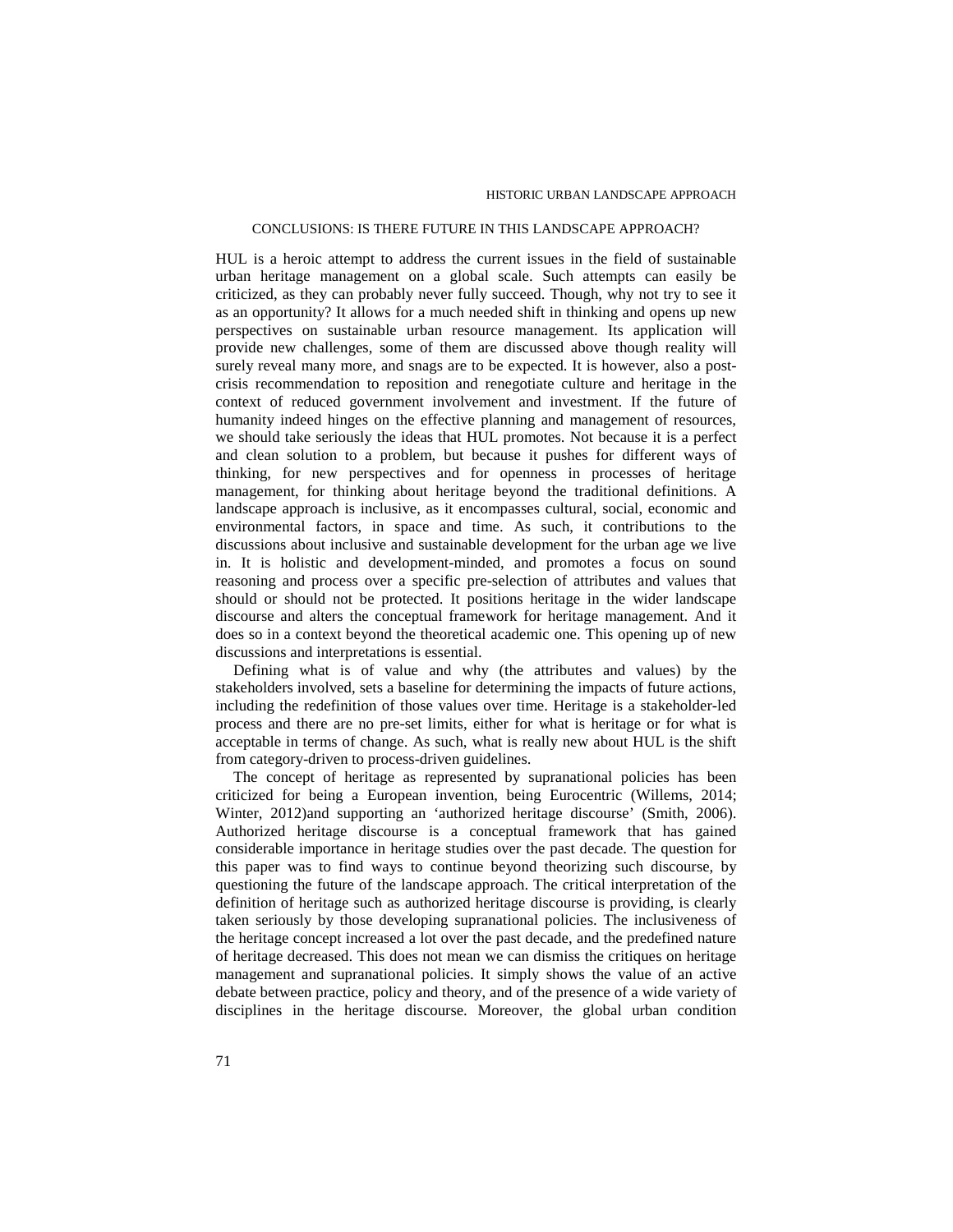immediately confronts us with the next questions. What is sustainable urban heritage management when urbanization processes are not bounded by municipal or even national boundaries? What is the impact of the fundamental reforms in urban governance driven by global economic forces, migration, and climate change? Shouldn't we push much more for sustainable urban resource management? And isn't this actually the same as heritage management?

#### REFERENCES

- Araoz, G. (2013) 'Conservation Philosophy and Its Development: Changing Understandings of Authenticity and Significance', *Heritage & Society* 6(2): 144–54.
- Auclair, E. and G.J. Fairclough (eds) (2015) *Theory and Practice in Heritage and Sustainability: Between Past and Future*, Routledge Studies in Culture and Sustainable Development. London; New York: Routledge.
- Bandarin, F. and R. Van Oers (2015) *Reconnecting the City: The Historic Urban Landscape Approach and the Future of Urban Heritage*. John Wiley & Sons.
- Bettencourt, L.M.A. (2013) 'The Origins of Scaling in Cities', *Science* 340(6139): 1438–41.
- Brenner, N. and C. Schmid (2014) 'The "Urban Age" in Question', *International Journal of Urban and Regional Research* 38(3): 731–55.
- Cortina, A. (2011) 'Landscape Ethics: A Moral Commitment to Responsible Regional Management', *Ramon Llull Journal of Applied Ethics* 1(2): 163.
- Dalglish, C. (2012) 'Archaeology and Landscape Ethics', *World Archaeology* 44(3): 327–41.
- De Jong, M. et al. (2015) 'Sustainable–smart–resilient–low Carbon–eco–knowledge Cities; Making Sense of a Multitude of Concepts Promoting Sustainable Urbanization', *Journal of Cleaner Production*.
- Dühr, S. et al. (2010) *European Spatial Planning and Territorial Cooperation*. Routledge.
- Dupagne, A. and EC (2004) *SUIT, Sustainable Development of Urban Historical Areas through an*  Active Integration within Towns: Guidance for the Environmental Assessment of the Impacts of *Certain Plans, Programmes or Projects upon the Heritage Value of Historical Areas, in Order to Contribute to Their Long-Term Sustainability*. Luxembourg, EC Directorate General for Research: Office for Official Publications of the European Communities.
- Dyson, R.G. (2004) 'Strategic Development and SWOT Analysis at the University of Warwick', *European Journal of Operational Research*, Applications of Soft O.R. Methods 152(3): 631–40. Fairclough, G. et al. (eds) (2008) *The Heritage Reader*. London ; New York: Routledge.
- Fertel, C. et al. (2013) 'Canadian Energy and Climate Policies: A SWOT Analysis in Search of Federal/provincial Coherence', *Energy Policy* 63: 1139–50.
- Getty Conservation Institute (2010) *Historic Urban Environment Conservation Challenges and Priorities for Action Experts Meeting, March 12–14, 2009* (Meeting report), Historic Cities and Urban Settlements Initiative.
- Helms, M.M. and J. Nixon (2010) 'Exploring SWOT Analysis Where Are We Now?', *Journal of Strategy and Management* 3(3): 215–51.
- Howard, P. (2003) *Heritage: Management, Interpretation, Identity*. Continuum International Publishing Group.
- ICOMOS Australia (1999) 'The Charter for Places of Cultural Significance'. URL (consultedJune 2014): http://www.heritage.tas.gov.au/media/pdf/The%20Burra%20Charter%201999adopted.pdf
- Landorf, C. (2009) 'A Framework for Sustainable Heritage Management: A Study of UK Industrial Heritage Sites', *International Journal of Heritage Studies* 15(6): 494–510.
- Latham, A. and D.P. McCormack (2004) 'Moving Cities: Rethinking the Materialities of Urban Geographies', *Progress in Human Geography* 28(6): 701–24.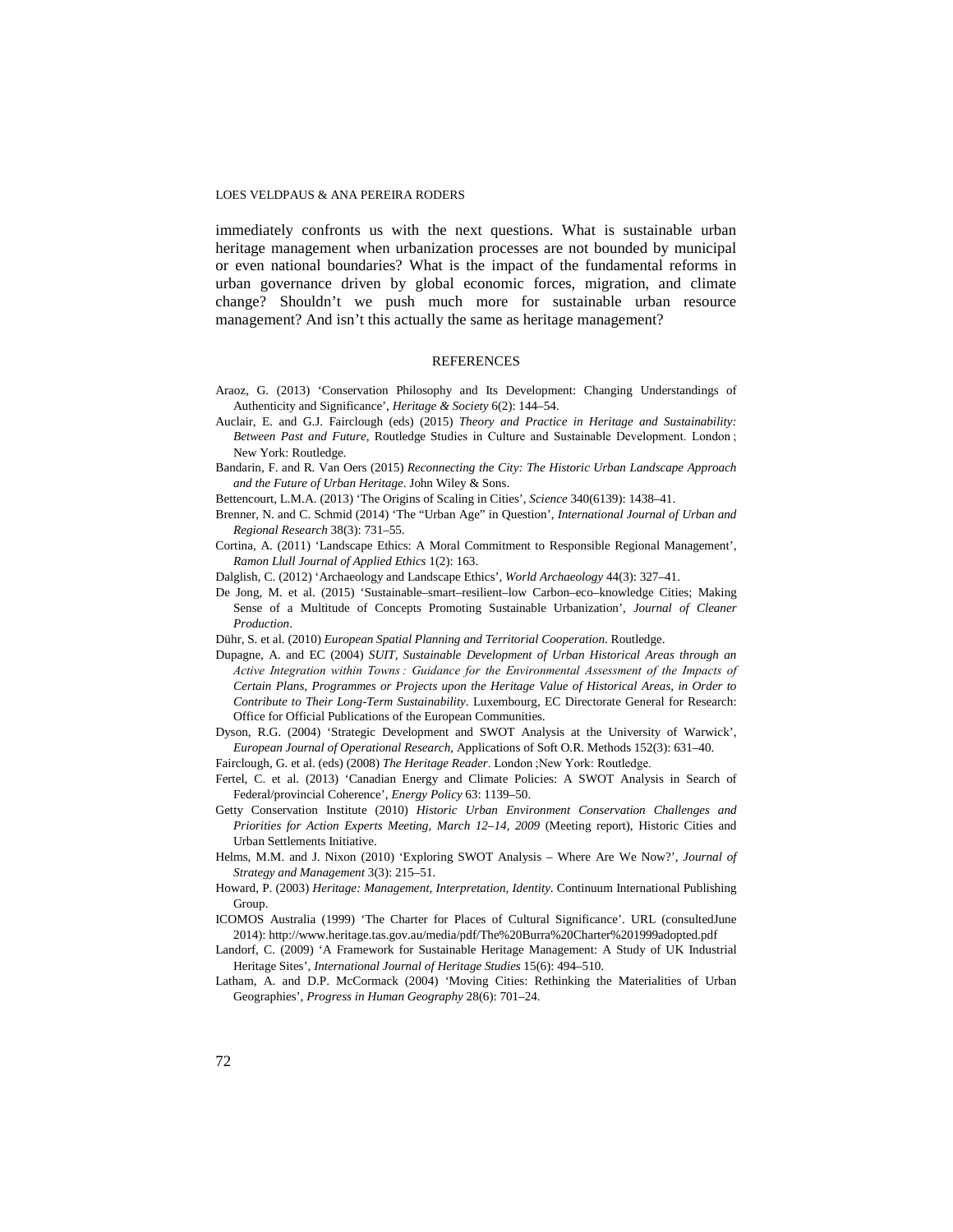- Nassauer, J.I. (2012) 'Landscape as Medium and Method for Synthesis in Urban Ecological Design', *Landscape and Urban Planning* 106(3): 221–9.
- Pendlebury, J. et al. (2009) 'Urban World Heritage Sites and the Problem of Authenticity', *Cities* 26(6): 349–58.
- Pendlebury, J. (2013) 'Conservation Values, the Authorised Heritage Discourse and the Conservation-Planning Assemblage', *International Journal of Heritage Studies* 19(7): 709–27.
- Pereira Roders, A. (2013) 'Lessons from Island of Mozambique on Limits of Acceptable Change', pp. 40–9 in Oers, R. van (ed.), *Report on the Historic Urban Landscape Workshops and Field Activities on the Swahili Coast in East Africa 2011-2012*. Paris, France: UNESCO World Heritage Centre. URL (consultedJune 2014): http://whc.unesco.org/en/news/1066/
- Pereira Roders, A. and R. Van Oers (2015) 'Cultural Heritage Management, Sustainable Development and Communities', *Journal of Cultural Heritage Management and Sustainable Development* 5(1).
- Pickard, R. (2010) 'European Heritage Laws and Planning Regulations: Integration, Regeneration and Sustainable Development', pp. 56–98 in Guštin, M. and Nypan, T. (eds), *Cultural Heritage and Legal Aspects in Europe*. Slovenia: Annales University Press. URL (consultedJuly 2015): http://nrl.northumbria.ac.uk/6249/
- Sassen, S. (2011) 'When Cities Become Strategic', *Architectural Design* 81(3): 124–7.
- Scolozzi, R. et al. (2014) 'Ecosystem Services-Based SWOT Analysis of Protected Areas for Conservation Strategies', *Journal of Environmental Management* 146: 543–51.
- Smith, L. (2006) *The Uses Of Heritage*. Taylor & Francis.
- Sobhani Sanjbod, H. et al. (2016) 'Captain, Where Can We Find the Attributes? Exploring New Ways of Heritage Management in Amsterdam', *The Historic Environment: Policy & Practice* 7(2).
- Soja, E.W. (2011) 'Beyond Postmetropolis', *Urban Geography* 32(4): 451–69.
- Stobbelaar, D.J. and B. Pedroli (2011) 'Perspectives on Landscape Identity: A Conceptual Challenge', *Landscape Research* 36(3): 321–39.
- Turner, S. (2006) 'Historic Landscape Characterisation: A Landscape Archaeology for Research, Management and Planning', *Landscape Research* 31(4): 385–98.
- UNESCO (1972) 'Convention Concerning the Protection of the World Cultural and Natural Heritage'. URL (consultedAugust 2015): http://whc.unesco.org/en/conventiontext/
- Vadi, V. (2014) *Cultural Heritage in International Investment Law and Arbitration*. Cambridge University Press.
- Van Duijn, M. and J. Rouwendal (2012) 'Cultural Heritage and the Location Choice of Dutch Households in a Residential Sorting Model', *Journal of Economic Geography*: lbs028.
- Veldpaus, L. (2015) *Historic Urban Landscapes : Framing the Integration of Urban and Heritage Planning in Multilevel Governance*, Bouwstenen. Eindhoven. URL (consultedSeptember 2015): http://www.tue.nl/en/publication/ep/p/d/ep-uid/482697/
- Veldpaus, L. and A.P. Roders (2014) 'Learning from a Legacy: Venice to Valletta', *Change Over Time* 4(2): 244–63.
- Willems, W.J.H. (2014) 'The Future of World Heritage and the Emergence of Transnational Heritage Regimes', *Heritage & Society* 7(2): 105–20.
- Winter, T. (2012) 'Going Places; Challenging Directions for the Future of Heritage Studies', *International Journal of Heritage Studies* 19(4): 395–8.
- Yaneva, A. (2013) 'Actor-Network-Theory Approaches to the Archaeology of Contemporary Architecture', pp. 121–34 in Graves-Brown, P. et al. (eds), *The Oxford Handbook of the Archaeology of the Contemporary World* (1st ed.). Oxford University Press.